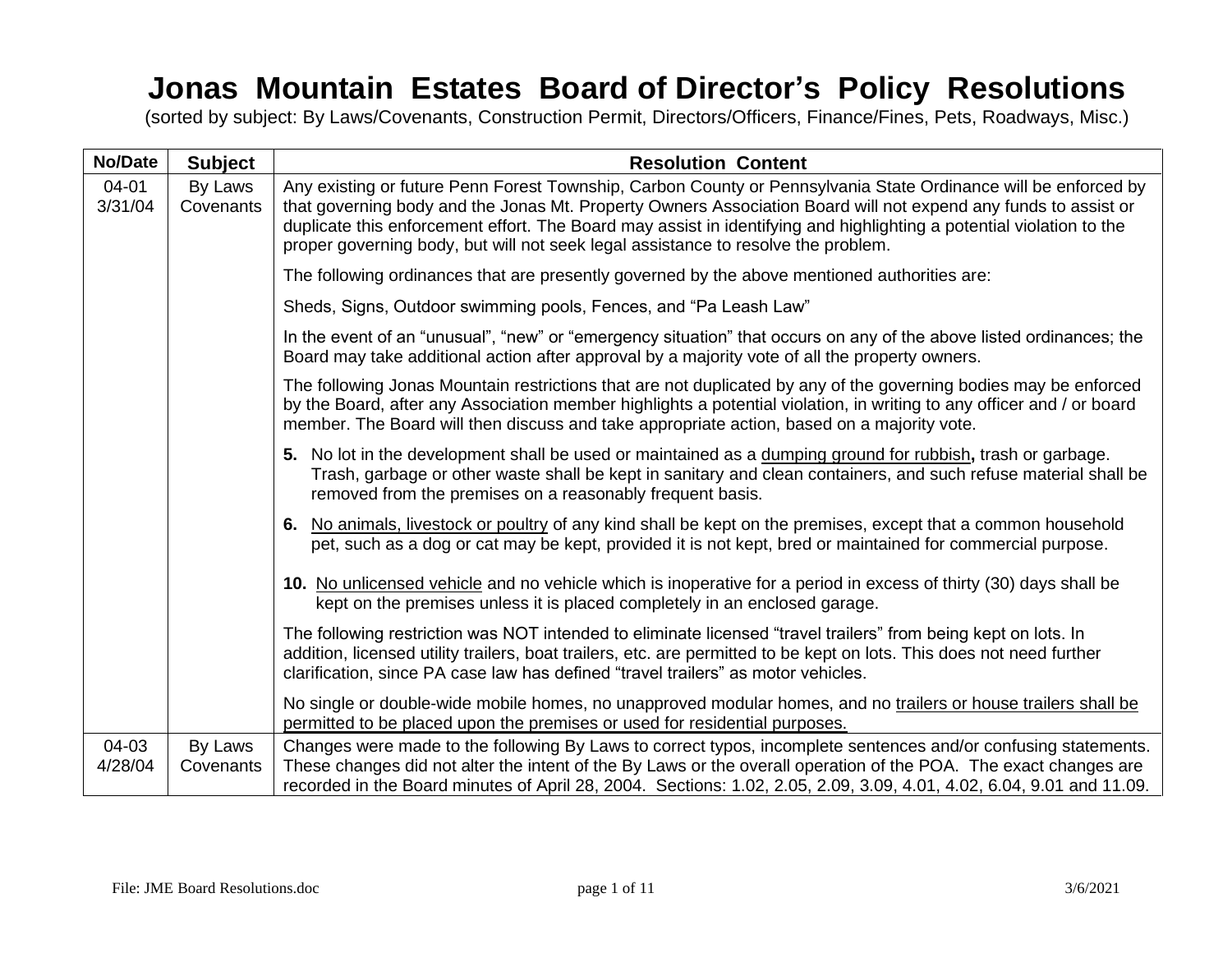| <b>No/Date</b>        | <b>Subject</b>       | <b>Resolution Content</b>                                                                                                                                                                                                                                                                                                                                                                                                                                                                                                                                                                                                                                                                                                                                                                                                                                                                                                                                                                                                                                                                               |
|-----------------------|----------------------|---------------------------------------------------------------------------------------------------------------------------------------------------------------------------------------------------------------------------------------------------------------------------------------------------------------------------------------------------------------------------------------------------------------------------------------------------------------------------------------------------------------------------------------------------------------------------------------------------------------------------------------------------------------------------------------------------------------------------------------------------------------------------------------------------------------------------------------------------------------------------------------------------------------------------------------------------------------------------------------------------------------------------------------------------------------------------------------------------------|
| 06-02<br>3/13/06      | By Laws<br>Covenants | No chain link fencing nor any fencing over four feet high may be installed on any member's property in the area<br>between the front of a house and the roadway. Any fencing in this area must be aesthetically pleasing and must<br>be approved by the JME POA Architectural Control Committee. Existing fences as of March 13, 2006 are exempt<br>from this rule. Rescinded at annual POA meeting of June 24, 2006                                                                                                                                                                                                                                                                                                                                                                                                                                                                                                                                                                                                                                                                                    |
| 06-03<br>7/22/06      | By Laws<br>Covenants | No property owner shall alter any drainage swale by decreasing the channel depth or changing the design or<br>direction of flow. Any alterations must be corrected within 30 days of notification by the POA. Any un-remedied<br>alterations or obstruction may be remedied by the POA and the property owner shall be liable for reimbursement to<br>the POA for such expense.                                                                                                                                                                                                                                                                                                                                                                                                                                                                                                                                                                                                                                                                                                                         |
| 08-04<br>6/19/08      | By Laws<br>Covenants | Property owner's front yard fences are restricted to less than four feet high.                                                                                                                                                                                                                                                                                                                                                                                                                                                                                                                                                                                                                                                                                                                                                                                                                                                                                                                                                                                                                          |
| 08-05<br>6/19/08      | By Laws<br>Covenants | The total of the outbuildings are restricted to less than half the footprint of the residence with a one story limit.                                                                                                                                                                                                                                                                                                                                                                                                                                                                                                                                                                                                                                                                                                                                                                                                                                                                                                                                                                                   |
| $16-02$<br>11/05/16   | By Laws<br>Covenants | Revision of Resolution 08-05: The total of the outbuildings and detached garages on a member's property are<br>restricted to less than half the footprint of the residence with a one- story limit.                                                                                                                                                                                                                                                                                                                                                                                                                                                                                                                                                                                                                                                                                                                                                                                                                                                                                                     |
| $21 - 13$<br>10/15/20 | By Laws<br>Covenants | Amendment to Resolution 08-05: Sheds erected on a member's property may be built or re-built with a two-story<br>limit.                                                                                                                                                                                                                                                                                                                                                                                                                                                                                                                                                                                                                                                                                                                                                                                                                                                                                                                                                                                 |
| 03-03<br>8/5/03       | Construct<br>Permit  | A deposit of \$1,000 will be required for any construction in Jonas Mountain and a refund of \$650 will be issued if<br>there are no specific damages to the roads and no site clean up problems.                                                                                                                                                                                                                                                                                                                                                                                                                                                                                                                                                                                                                                                                                                                                                                                                                                                                                                       |
| 03-06<br>9/9/03       | Construct<br>Permit  | Until a defined procedure is approved by the board, for the Architectural Review of new house plans, it was agreed<br>to have Greg Magill require the lot owner or builder to submit the same documentation as the Township requires<br>for the building permit. A review of the plans would be undertaken and approved primarily based on the minimum<br>square footage of living space of the home. This decision should be made by the 3 members of the Committee and<br>notification given to the lot owner or builder within 10 days.                                                                                                                                                                                                                                                                                                                                                                                                                                                                                                                                                              |
| 03-07<br>10/8/03      | Construct<br>Permit  | The roads committee shall; upon receipt of written request for final inspection by any permittee or authorized agent<br>of said permittee, submitted with copy of certificate of occupancy which has been endorsed by the appropriate<br>township official, review all roadways or common property having been subjected to construction vehicles/traffic<br>during the construction period. Should there be any damage to common property, the road committee will notify<br>the board of directors of said damage, document any damages by any means available; including but not limited to<br>photographs of the site, and submit this evidence to the board of directors. Upon review by the board of directors,<br>a letter will be sent to the permittee indicating their findings along with any refund deemed appropriate at that time,<br>any monies not refunded will be transferred to the operations account. Should no damage be found, the road<br>committee chairperson shall contact the treasurer to initiate refund of the entire amount escrowed at the time of<br>permit issuance. |
| 03-09<br>11/12/03     | Construct<br>Permit  | Jonas Mountain Construction Permit Review Procedure                                                                                                                                                                                                                                                                                                                                                                                                                                                                                                                                                                                                                                                                                                                                                                                                                                                                                                                                                                                                                                                     |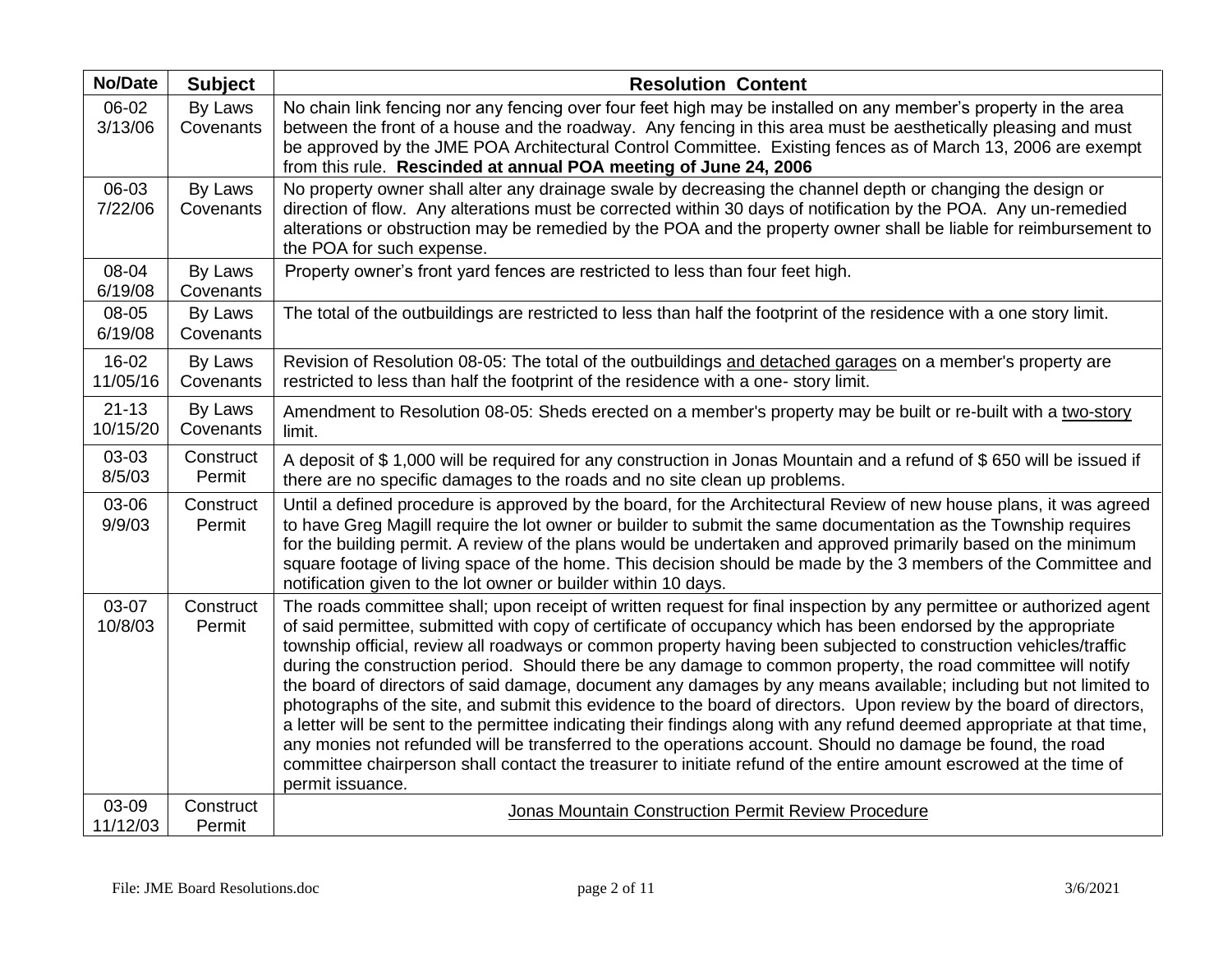| No/Date | <b>Subject</b> | <b>Resolution Content</b>                                                                                                                                                                                                                                                                                                                                                                                                                                                                                                                                                 |
|---------|----------------|---------------------------------------------------------------------------------------------------------------------------------------------------------------------------------------------------------------------------------------------------------------------------------------------------------------------------------------------------------------------------------------------------------------------------------------------------------------------------------------------------------------------------------------------------------------------------|
|         |                | The Architectural Control Committee must review and approve any new house construction in the Jonas Mountain<br>Development using the following procedure. Applicants must supply the standard house plans that are required for<br>the Penn Forest Township Building Permit.                                                                                                                                                                                                                                                                                             |
|         |                | 1) Ensure house has minimum sq. ft. of living space: 1250 sq. Feet for single level and 1600 sq. feet for two or<br>more story houses. Basements are not to be considered.<br>The minimum sq. ft. requirement is contained in Restriction #8)<br>Note: Penn Forest Building permits record total sq. ft. of the total house - including garage.<br>Ensure that the living Sq. ft. is $=$ > than minimum.<br>Make applicant aware that Penn Forest has Zoning and any sheds, fences, pools, etc. must comply with Penn<br>Forest Zoning requirements. See: Restriction #2. |
|         |                | 2) Make applicant aware of the Restrictions #11:<br>No single or double-wide mobile homes, no unapproved modular homes, and no trailers or house trailers shall<br>be permitted to be placed upon the premises or used for residential purposes<br>Any building constructed with cement blocks shall be finished in such a manner that the exterior of the building<br>does not reveal the facing of such cement block or concrete block.                                                                                                                                 |
|         |                | 3) Make applicant aware of ALL 18 Restrictions that have been recorded :<br>Recorded in Carbon County, January 22, 1990, Vol. 063 p. 49<br>Give applicant a copy of the existing restrictions – if applicant does not have a copy                                                                                                                                                                                                                                                                                                                                         |
|         |                | 4) Make applicant aware of the following:<br>A Property Owners Association exists and there are yearly, required fees to assist in road maintenance.<br>Currently these fees are \$ 100 / year for Maintenance and \$ 200 / year for Capital Improvement fund for the<br>Roads: 2004 - 2008 on all Homes.                                                                                                                                                                                                                                                                 |
|         |                | 5) Collect \$1000 deposit - have check made payable to "Jonas Mountain Property Owners<br>Association".                                                                                                                                                                                                                                                                                                                                                                                                                                                                   |
|         |                | 6) Give applicant copy of: Resolution 2003-07 / Re: Refund of Construction Permit Escrow Funds – that explains<br>the refund requirements of the deposit. Notify applicant that decision on Construction Permit will be sent within<br>10 days.                                                                                                                                                                                                                                                                                                                           |
|         |                | 7) Architectural Control Committee will review all above and reach decision on a majority vote. If the proposed<br>house is in compliance, an "Approval Letter" will be issued by Architectural Control Committee Chairperson<br>and sent to both the Builder and Lot Owner.<br>If the House is found not to be in compliance, the Board of Directors will be notified of the Architectural Control<br>Committee's reason and a final decision will be made by the Board of Directors.                                                                                    |
|         |                | A Decision must be made within 10 days after receiving the Application and required deposit.                                                                                                                                                                                                                                                                                                                                                                                                                                                                              |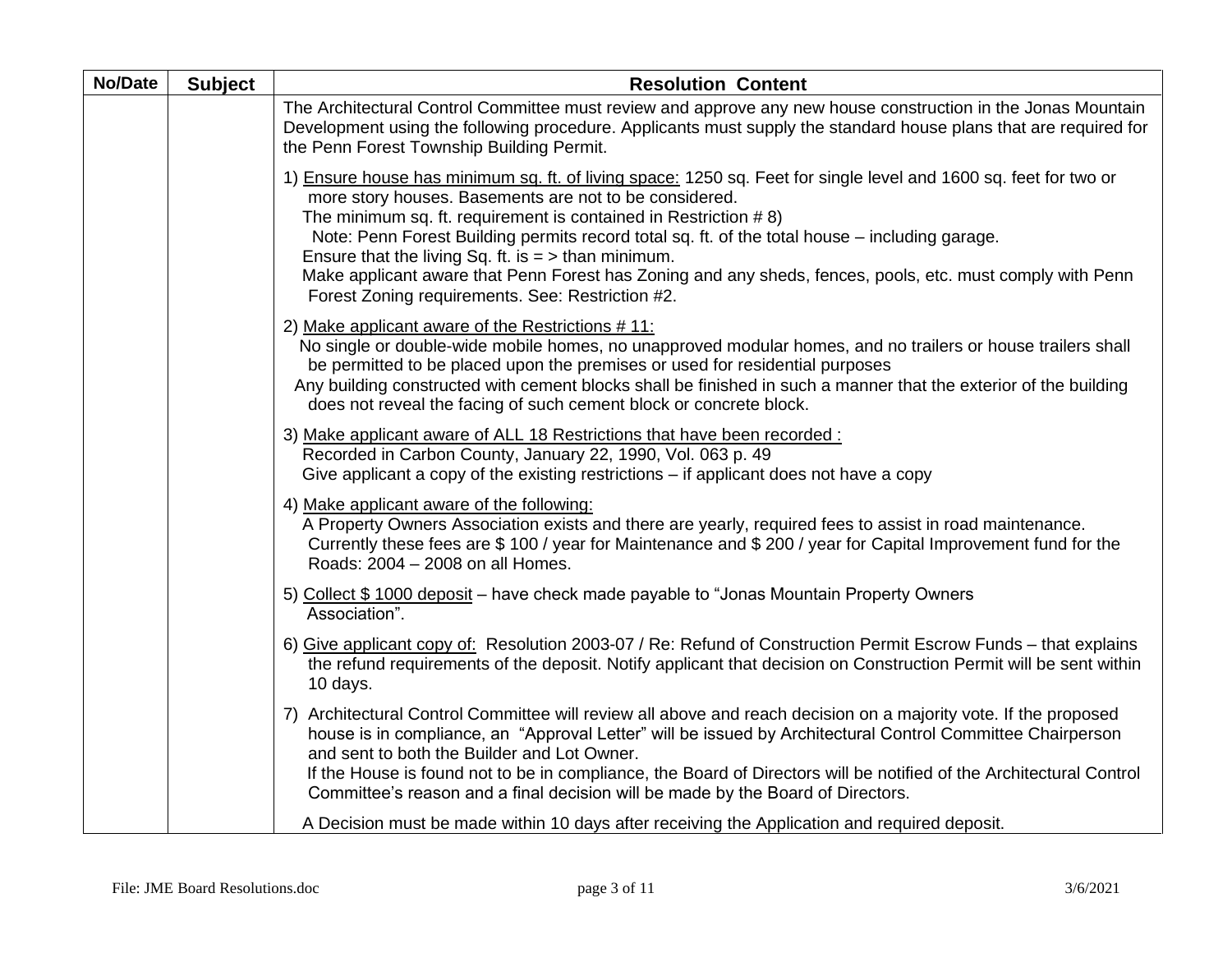| <b>No/Date</b>       | <b>Subject</b>                      | <b>Resolution Content</b>                                                                                                                                                                                                                                                                                                                                                                                                                                                                                                                                                                                                              |
|----------------------|-------------------------------------|----------------------------------------------------------------------------------------------------------------------------------------------------------------------------------------------------------------------------------------------------------------------------------------------------------------------------------------------------------------------------------------------------------------------------------------------------------------------------------------------------------------------------------------------------------------------------------------------------------------------------------------|
| 09-01<br>4/16/09     | Construct<br>Permit                 | Plans for any outbuildings, detached garages or fences must be reviewed and approved by the JME POA<br>Architectural Control Committee before any construction commences. Two signatures are required from either<br>committee or Board members. There will be no permit fees.                                                                                                                                                                                                                                                                                                                                                         |
| 09-04<br>11/7/09     | Construct<br>Permit                 | In addition to Resolution 09-01, the Architectural Control Committee will request to see building permits from the<br>township and will inform the homeowner of the POA rules and enforcement policy. Rescinded July 13, 2010.                                                                                                                                                                                                                                                                                                                                                                                                         |
|                      | Construct<br>Permit                 | Revision of Resolution 09-01: Plans for any outbuildings, detached garages or fences must be reviewed and<br>approved by the JME POA Architectural Control Committee including building permits from the township before<br>any construction commences. Outbuildings will be reviewed for footprint size consistent with Resolution 09-03.<br>Two signatures are required from either committee or Board members. There will be no permit fees."                                                                                                                                                                                       |
| 03-01<br>8/5/03      | <b>Directors</b><br><b>Officers</b> | This resolution was to appoint all Committee Chairperson's to the Board of Directors. Since the only Committee<br>that had an elected chairman was the Maintenance committee, Bert Bayer was appointed to the Board of directors.                                                                                                                                                                                                                                                                                                                                                                                                      |
| 19-01<br>2/25/19     | <b>Directors</b><br><b>Officers</b> | Pursue formal removal of Alan Morrison from position as Asst. Treasurer                                                                                                                                                                                                                                                                                                                                                                                                                                                                                                                                                                |
| 19-07<br>9/21/19     | <b>Directors</b><br><b>Officers</b> | Board members are required to fill out and sign a conflict of interest form.                                                                                                                                                                                                                                                                                                                                                                                                                                                                                                                                                           |
| $20 - 04$<br>5/27/20 | <b>Directors</b><br><b>Officers</b> | Alan Morrison was voted to fill the newly created position as 2 <sup>nd</sup> VP                                                                                                                                                                                                                                                                                                                                                                                                                                                                                                                                                       |
| $20 - 05$<br>6/14/20 | <b>Directors</b><br><b>Officers</b> | Pursue formal removal of Alan Morrison from position as 2 <sup>nd</sup> VP                                                                                                                                                                                                                                                                                                                                                                                                                                                                                                                                                             |
| 20-09<br>8/5/20      | <b>Directors</b><br><b>Officers</b> | The new Conflict of Interest, Disclosure, Gift Policy and Code of Conduct Forms were adopted by the Board and all<br>Board members have to sign the forms. All Committee Chairpersons and members have to sign the Code of<br>Conduct form.                                                                                                                                                                                                                                                                                                                                                                                            |
| 03-04<br>8/5/03      | Finance/<br><b>Fines</b>            | A single bill, showing both the \$100 Standard Road Maintenance fee and the \$200 Road Improvement Fee will<br>be sent out in February with payment due by March 31, 2004.                                                                                                                                                                                                                                                                                                                                                                                                                                                             |
| 03-08<br>10/8/03     | Finance/<br><b>Fines</b>            | Any and all Escrow Funds shall be kept in a separate savings account designated for such purpose. Any interest<br>earned on said account will be transferred once annually to the operations account. These monies will help to<br>defray operational expenses such as postage, printing, bank fees, etc. No interest shall be paid, refunded, rebated,<br>discounted or otherwise returned to any permitee for any monies kept in escrow by the JMPOA for any purposes.<br>All refunds shall be issued within 45 days following receipt of written request for release of funds by the applicant<br>or duly authorized agent thereof. |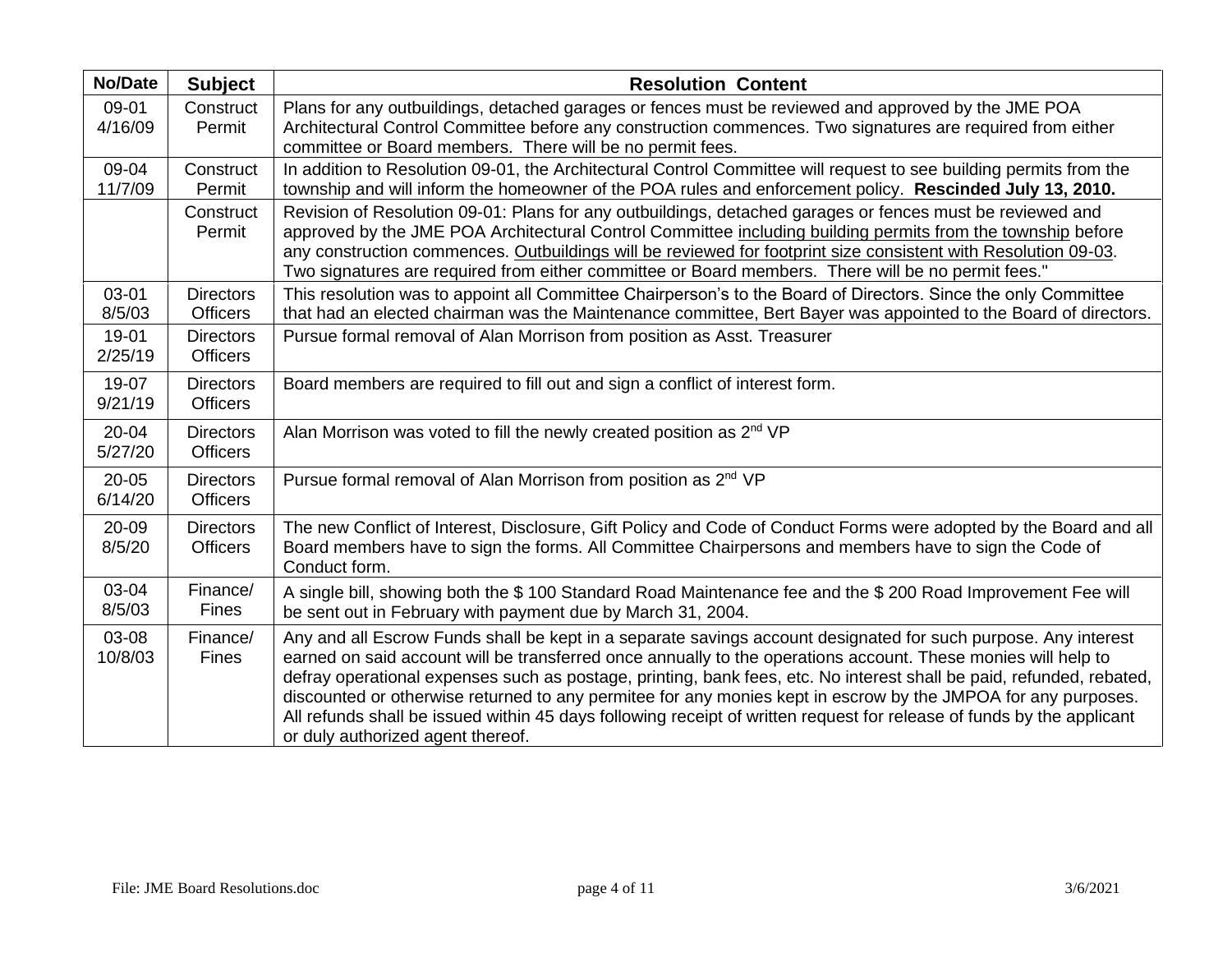| <b>No/Date</b>   | <b>Subject</b>           | <b>Resolution Content</b>                                                                                                                                                                                                                                                                                                                                                                                                                                                                                                                                                                                                                                                                                                             |
|------------------|--------------------------|---------------------------------------------------------------------------------------------------------------------------------------------------------------------------------------------------------------------------------------------------------------------------------------------------------------------------------------------------------------------------------------------------------------------------------------------------------------------------------------------------------------------------------------------------------------------------------------------------------------------------------------------------------------------------------------------------------------------------------------|
| 04-04<br>9/27/04 | Finance/<br>Fines        | A letter to collect dues will be sent to all homeowners at the beginning of the year. March 1 is the due date for<br>payment of dues. The homeowners will be notified in this letter that any dues not received by March 1 will receive<br>a 15% late charge. Any dues not received in full by March 15 <sup>th</sup> (grace period) will be assessed a 15% late fee, and<br>the homeowner will receive a follow up letter. This letter will state that if the total of the dues (dues amount and<br>late fee) is not received within 90 days, legal action regarding collection of dues will be taken by the board. This<br>process will be outlined in the initial letter notifying homeowners that it is time for dues to be paid. |
|                  |                          | In order to make judgments against any delinquent homeowner, the board needs to file paperwork with the county<br>seat in Jim Thorpe. A judgment notice will be sent by the court to the home owner indicating the right to appeal.<br>Since the POA invariably wins these cases, we can either appropriate items from the home owner's property to<br>pay the fine and/or file for a lien. This will help us to continue to go after the monies as well as ensure that if the<br>property is sold; all unpaid dues are made a part of the sales agreement.                                                                                                                                                                           |
| 05-04            | Finance/<br><b>Fines</b> | Jonas Mountain Estates Enforcement of Rules and Regulations                                                                                                                                                                                                                                                                                                                                                                                                                                                                                                                                                                                                                                                                           |
| 4/20/05          |                          | A violation of the Jonas Mountain Estates Property Owner's Association (JMEPOA) Rules and Regulations may<br>result in the payment of fines, damages, suspension of voting privileges and any legal fees expended by the<br>JMEPOA to collect sums for damages and/or fines. Any fine imposed by the Board of Directors for a violation of<br>the Rules and Regulations shall be considered a charge against the property owner. POA members will be<br>responsible for all fines levied against their relatives, guests, tenants and visitors for violations of the rules and<br>regulations of JMEPOA.                                                                                                                              |
|                  |                          | Upon notice of a violation, the following actions will be taken:                                                                                                                                                                                                                                                                                                                                                                                                                                                                                                                                                                                                                                                                      |
|                  |                          | 1. A phone call notification will be made to the alleged violator specifying:                                                                                                                                                                                                                                                                                                                                                                                                                                                                                                                                                                                                                                                         |
|                  |                          | the alleged violation,<br>the action required to correct the alleged violation, and<br>$\bullet$<br>a time period of not less than ten (10) days during which the alleged violation may be corrected<br>without penalty.                                                                                                                                                                                                                                                                                                                                                                                                                                                                                                              |
|                  |                          | 2. If the phone call cannot be made or the violation remains uncorrected after verbal notification, a written<br>notice of violation will be served by hand or certified mail specifying:                                                                                                                                                                                                                                                                                                                                                                                                                                                                                                                                             |
|                  |                          | the alleged violation,<br>the action required to correct the alleged violation,<br>a time period of not less than ten (10) days during which the alleged violation may be corrected<br>without penalty; however, if verbal notification was made, the time period for correction is reduced<br>to five (5) days, and<br>the penalty for not correcting the alleged violation within the specified time period.                                                                                                                                                                                                                                                                                                                        |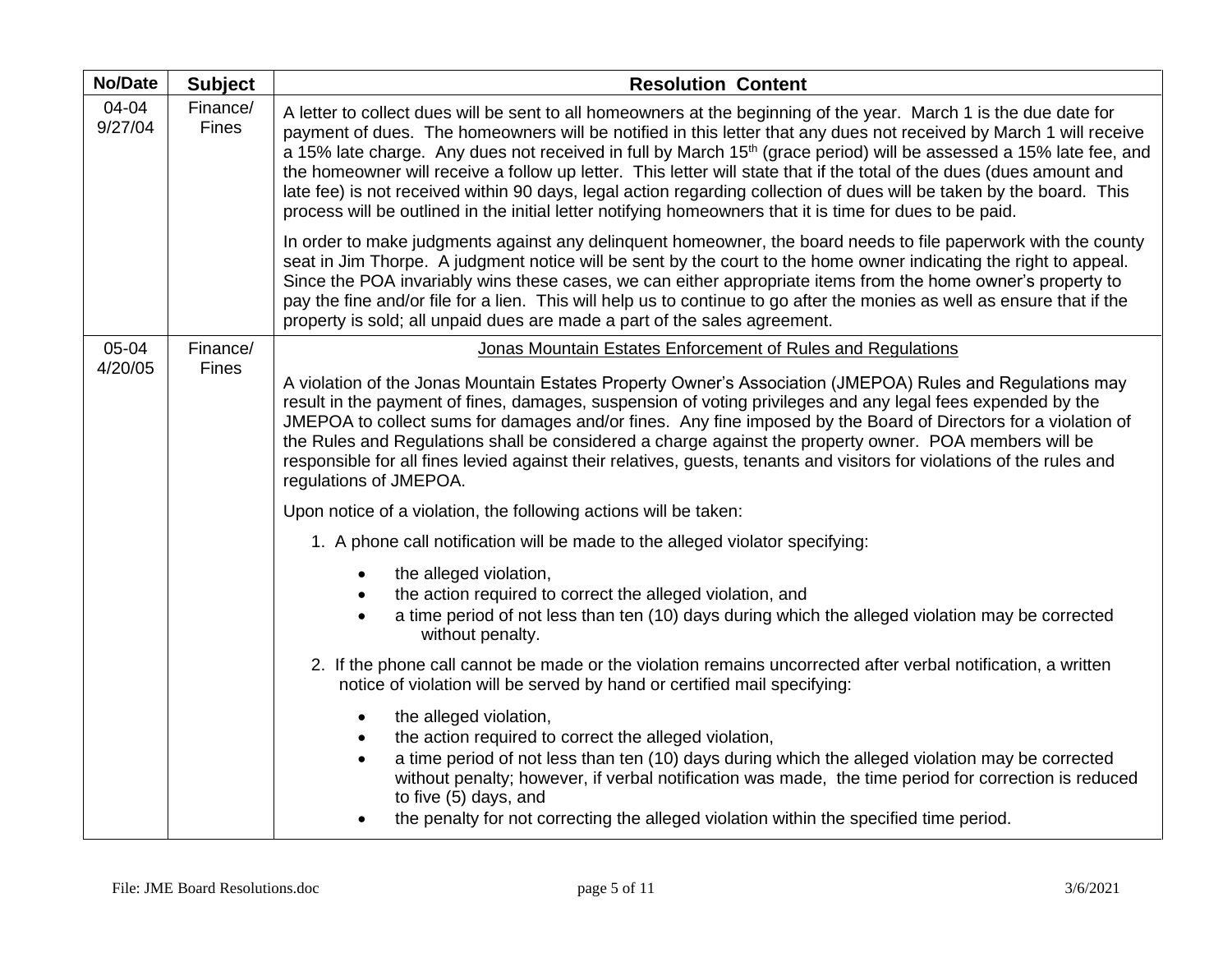| No/Date | <b>Subject</b> | <b>Resolution Content</b>                                                                                                                                                                                                                                                                                                                                                                                                                                                                                                                                                                                                                             |
|---------|----------------|-------------------------------------------------------------------------------------------------------------------------------------------------------------------------------------------------------------------------------------------------------------------------------------------------------------------------------------------------------------------------------------------------------------------------------------------------------------------------------------------------------------------------------------------------------------------------------------------------------------------------------------------------------|
|         |                | 3. If the same rule is subsequently violated, a written notification will be sent as above by hand or certified<br>mail, but only five (5) days will be allowed for the violation to be corrected before an additional penalty is<br>imposed. Third and subsequent violations of the same rule will incur additional penalties immediately.                                                                                                                                                                                                                                                                                                           |
|         |                | 4. Repeated intentional separate incidents of rule violations during a correction time period will be considered<br>as subsequent violations of the same rule and be subject to higher fines.                                                                                                                                                                                                                                                                                                                                                                                                                                                         |
|         |                | If a violation is not corrected within the required time period, then the stated penalty is due within thirty (30)<br>5.<br>days of receiving written notification of the violation or, if a hearing was requested as per item #5 below, the<br>stated penalty is due within ten (10) days of receiving a decision from the Rules Enforcement Committee<br>that a penalty is due.                                                                                                                                                                                                                                                                     |
|         |                | 6. If a cited member requests a hearing by written letter to the Rules Enforcement Committee within thirty (30)<br>days of being notified of an alleged violation, then the Rules Enforcement Committee will schedule a<br>hearing and provide written notice of such hearing to the member cited. Proof of notice shall be deemed<br>adequate if a copy of the notice, together with a statement of the date and manner of delivery is entered by<br>the officer, Director, or agent who sent the notice. The notice shall specify:                                                                                                                  |
|         |                | the time and place of the hearing which shall not be less than ten (10) days from the giving of the<br>notice and                                                                                                                                                                                                                                                                                                                                                                                                                                                                                                                                     |
|         |                | an invitation to attend the hearing and to produce any statement, evidence and witness on behalf of<br>$\bullet$<br>the cited member.                                                                                                                                                                                                                                                                                                                                                                                                                                                                                                                 |
|         |                | 7. The written results of a hearing and penalty imposed, if any, will be transmitted to both the member cited<br>and to the Board of Directors. The decision of the Rules Enforcement Committee shall be final unless the<br>Board decides to review the decision at its next scheduled board meeting.                                                                                                                                                                                                                                                                                                                                                |
|         |                | The penalty for rule violations will be \$100 for the first violation, \$200 for the second violation of the same rule and<br>\$500 for any further violations of the same rule within a twelve (12) month period. Administrative, legal and court<br>costs for collection and processing will be added to a fine. If payment of a fine is not paid in the time periods<br>specified above, an additional charge of 15% per year applied monthly will be added to the penalty. Legal action<br>regarding collection of fines and related costs will be taken by the Board of Directors which will result in a judgment<br>against the property owner. |
|         |                | POA voting privileges will be suspended for any member who has outstanding fine(s).                                                                                                                                                                                                                                                                                                                                                                                                                                                                                                                                                                   |
|         |                | A temporary exception to a rule may be granted if there is sufficient cause and for which documented approval is<br>obtained from a JME Director in advance.                                                                                                                                                                                                                                                                                                                                                                                                                                                                                          |
|         |                | The Rules Enforcement Committee will be appointed by the Board of Directors and will consist of at least one<br>Director and at least two JMEPOA members in good standing who are not Directors of the POA. The committee                                                                                                                                                                                                                                                                                                                                                                                                                             |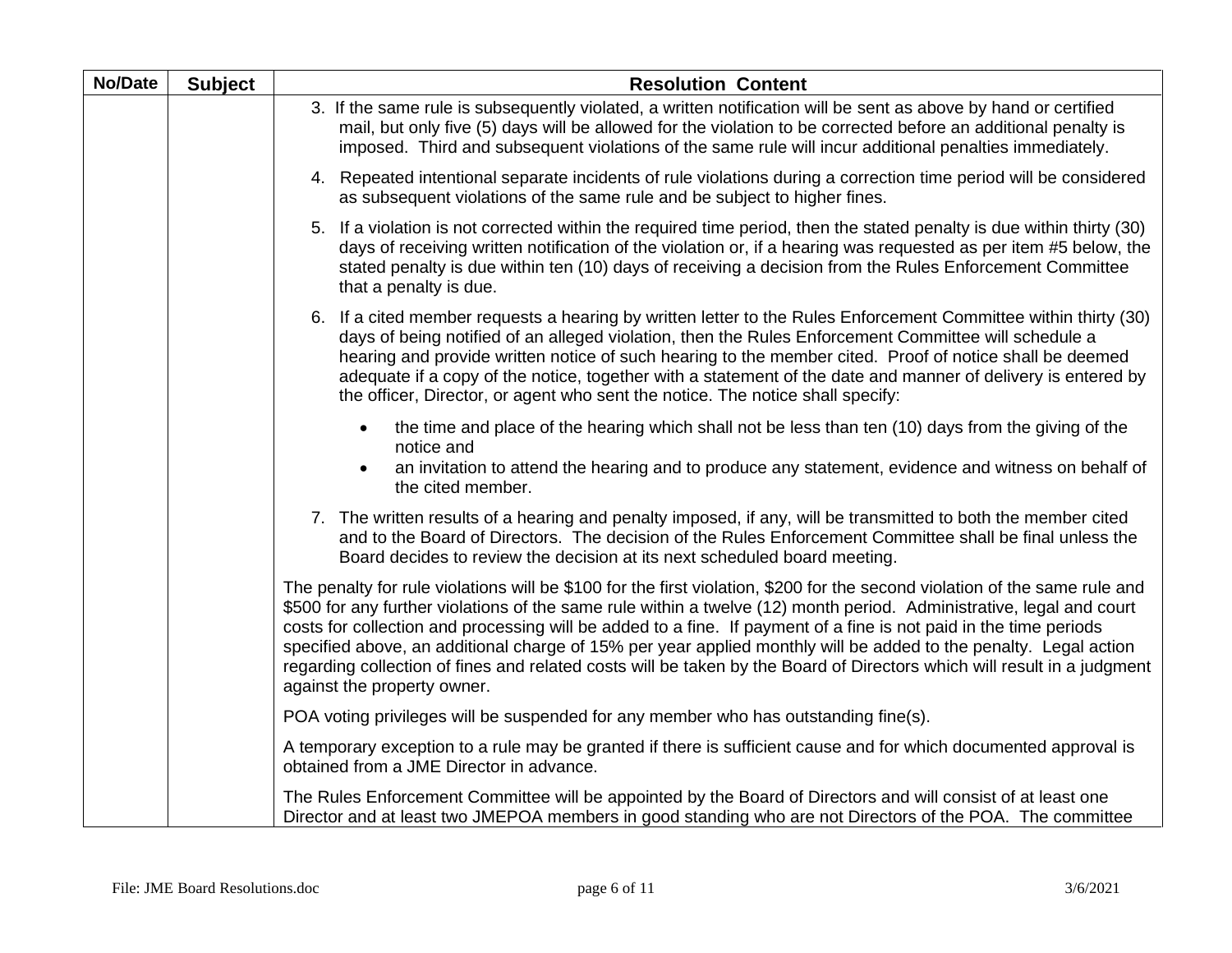| <b>No/Date</b>       | <b>Subject</b>           | <b>Resolution Content</b>                                                                                                                                                                                                                                                                                                                                                                                                                                                                                                                                                                                                                                                                                                                                                                   |
|----------------------|--------------------------|---------------------------------------------------------------------------------------------------------------------------------------------------------------------------------------------------------------------------------------------------------------------------------------------------------------------------------------------------------------------------------------------------------------------------------------------------------------------------------------------------------------------------------------------------------------------------------------------------------------------------------------------------------------------------------------------------------------------------------------------------------------------------------------------|
|                      |                          | will be no larger than four members.                                                                                                                                                                                                                                                                                                                                                                                                                                                                                                                                                                                                                                                                                                                                                        |
| 05-05<br>5/10/05     | Finance/<br><b>Fines</b> | Board approval at a meeting which has a verified quorum must be obtained before any Board member authorizes<br>the expenditure of JMEPOA monies in the amount of \$500 or more. All authorized payments will still require Board<br>review. The expenditure of POA funds must be for the benefit of the POA and not for any personal gain. Any<br>person who knowingly or unknowingly violates this resolution is subject to immediate suspension from any and all<br>positions within JMEPOA, whether position is a hire or volunteer, until a thorough review and recommendation can<br>be made by the Board of Directors.                                                                                                                                                                |
| 05-06                | Finance/                 | Any lot owner with an outstanding balance of dues, fines or fees owed to the Jonas Mountain Estates Property                                                                                                                                                                                                                                                                                                                                                                                                                                                                                                                                                                                                                                                                                |
| 6/14/05              | Fines                    | Owners Association will have their account turned over to a collection agency after 60 days of the payment due<br>date. At that time, the lot owner will become responsible for all balances owed to JMEPOA, including late fees, if<br>any. Collection agency fees are additional, and are the sole responsibility of the lot owner. (see                                                                                                                                                                                                                                                                                                                                                                                                                                                  |
| 05-07                | Finance/                 | Annual Road Maintenance dues will be due on January 31 <sup>st</sup> of each year. A reminder notice regarding annual                                                                                                                                                                                                                                                                                                                                                                                                                                                                                                                                                                                                                                                                       |
| 6/14/05              | <b>Fines</b>             | dues will be sent, via mail, to every lot owner no later than November 30 <sup>th</sup> of the previous year. Late fees will be<br>added to any balances not received by January 31 <sup>st</sup> . A second reminder notice will be sent out on February 15 <sup>th</sup><br>for all lot owners with balances, including all late fees. If payment is not received within 60 days of January 31 <sup>st</sup><br>(April 1 <sup>st</sup> in non-leap years, March 31 <sup>st</sup> in leap year), the balance will be forwarded to a collection agency for<br>immediate action. At that time, the lot owner will become responsible for all balances owed to JMEPOA, including<br>late fees if any. Collection agency fees are additional and are the sole responsibility of the lot owner. |
| 06-01                | Finance/                 | A Judgment will be placed against a member after they have received a second notice of late dues. A collection                                                                                                                                                                                                                                                                                                                                                                                                                                                                                                                                                                                                                                                                              |
| 3/13/06              | Fines                    | agency will not be used. For 2006 dues, on or about April 15, 2006 one additional letter will be sent certified mail<br>for the collection of dues and if the dues are not paid, a judgment will be made against the member.                                                                                                                                                                                                                                                                                                                                                                                                                                                                                                                                                                |
| $10 - 02$<br>7/13/10 | Finance/<br>Fines        | An audit of the POA financial books will be performed by two members of the POA with results reported to the<br>board.                                                                                                                                                                                                                                                                                                                                                                                                                                                                                                                                                                                                                                                                      |
| $10 - 04$<br>10/5/10 | Finance/<br>Fines        | POA bills will issue in late Nov stating that dues of \$300 (\$35 for vacant lots) are due by Jan 31 of the following<br>year. After that a 15% penalty will be added to the total owed and if this is not paid by April 30, legal proceedings<br>will follow to collect the unpaid balance.                                                                                                                                                                                                                                                                                                                                                                                                                                                                                                |
| $11 - 01$<br>3/10/11 | Finance/<br>Fines        | Kathy Reiner, Website Manager, is authorized to spend up to \$135 for three years of web hosting for the POA                                                                                                                                                                                                                                                                                                                                                                                                                                                                                                                                                                                                                                                                                |
| $11 - 03$<br>7/27/11 | Finance/<br>Fines        | Amend Motion 05-05 made in May, 2005 to allow payments which may exceed \$500 for POA insurance, snow<br>plowing/cindering and road maintenance to be paid with just email notification to the board before payment is<br>made                                                                                                                                                                                                                                                                                                                                                                                                                                                                                                                                                              |
| $11 - 04$<br>7/27/11 | Finance/<br>Fines        | 1) change the due date for POA dues and other unpaid balances from Jan 31 to April 30, 2) continue to send out<br>bills to POA members by Nov 30 of the prior year and 3) continue to offer no installment payment plan options.                                                                                                                                                                                                                                                                                                                                                                                                                                                                                                                                                            |
| $15-05$<br>9/15/15   | Finance/<br>Fines        | Amend Resolution 11-04 of 7/27/11 to send out invoices for dues payment by February 28 <sup>th</sup> of the current year<br>instead of November of the prior year.                                                                                                                                                                                                                                                                                                                                                                                                                                                                                                                                                                                                                          |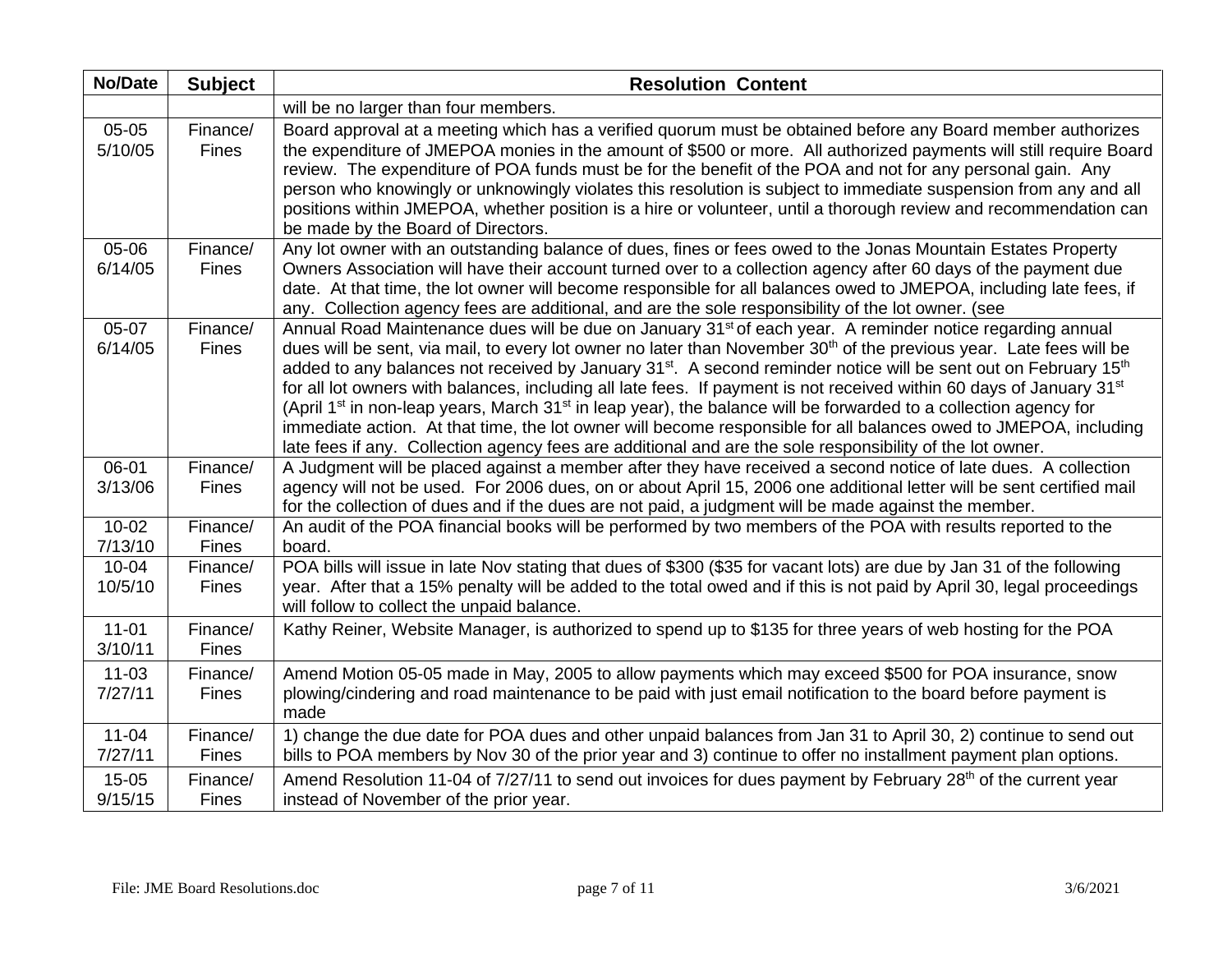| <b>No/Date</b>       | <b>Subject</b>           | <b>Resolution Content</b>                                                                                                                                                                                                                                                                                                                                                                                                                                                                                                                   |
|----------------------|--------------------------|---------------------------------------------------------------------------------------------------------------------------------------------------------------------------------------------------------------------------------------------------------------------------------------------------------------------------------------------------------------------------------------------------------------------------------------------------------------------------------------------------------------------------------------------|
| 16-01<br>3/2/16      | Finance/<br><b>Fines</b> | Allow Board members to obtain reimbursement for travel expenses when on POA business using the current IRS<br>business deduction travel mileage rate.                                                                                                                                                                                                                                                                                                                                                                                       |
| 19-03<br>6/22/19     | Finance/<br><b>Fines</b> | Two signatures should be on every check written by the Board even though the bank requires only one signature.                                                                                                                                                                                                                                                                                                                                                                                                                              |
| 19-04<br>8/26/19     | Finance/<br><b>Fines</b> | Approval via email: to allow the Budget and Financial Oversight Committee to develop their Quick Books<br>Accounting program at a charge not to exceed fifty dollars with a vote on full implementation of the program to be<br>held at the September board meeting.                                                                                                                                                                                                                                                                        |
| 19-06<br>9/21/19     | Finance/<br><b>Fines</b> | Rules for accounting will be cash method, General Fund and Balance of Underpaid dues.                                                                                                                                                                                                                                                                                                                                                                                                                                                       |
| $20 - 02$<br>5/27/20 | Finance/<br><b>Fines</b> | A new amount of \$375 would cover the information given to the new owner with regards to community rules, By<br>Laws, etc. (Resale Certificate). The money from the resale would go to the Social Fund.                                                                                                                                                                                                                                                                                                                                     |
| $20 - 03$<br>5/27/20 | Finance/<br><b>Fines</b> | The Social Committee bank card will be used to pay the monthly charge of \$13 for the POA web site.                                                                                                                                                                                                                                                                                                                                                                                                                                         |
| 20-07<br>8/5/20      | Finance/<br>Fines        | The Reserve Account for Road Assessment Funds will be designated an expense fund, not a capital fund.                                                                                                                                                                                                                                                                                                                                                                                                                                       |
| 20-08<br>8/5/20      | Finance/<br>Fines        | The rewritten Resale Certificate documents prepared by Alan Morrison and modified by G. Minor was adopted.                                                                                                                                                                                                                                                                                                                                                                                                                                  |
| $20 - 10$<br>8/5/20  | Finance/<br><b>Fines</b> | Close the Social Fund checking account and move all funds to the General Fund. Retain the \$1,000 donation to<br>the Social Fund.                                                                                                                                                                                                                                                                                                                                                                                                           |
| $20 - 11$<br>9/9/20  | Finance/<br>Fines        | The Resale Certificate will include the following wording in response to Item #10 "The Executive Board of the<br>Association has no knowledge of any alterations or improvements to the above referenced Unit or the limited<br>common facilities assigned thereto that are in violation of any provision of the Declaration except that a shed exists<br>on the property that is without a concrete pad as for several other units in the Association and as such are no<br>longer legally enforceable as a violation of the Declaration." |
| 20-06<br>7/22/20     | Finance/<br>Fines        | The Resale Certificate fee was reduced from \$375 to \$75 via email agreement of the Board. The money from the<br>resale will still go to the Social Fund.                                                                                                                                                                                                                                                                                                                                                                                  |
| 05-03<br>4/20/05     | Pets                     | All dogs must be confined to the owner's property and must be walked on a leash. Every Jonas Mountain Estates<br>homeowner is responsible for any damage caused by their pet. It shall be the duty of the pet owner to pick up and<br>remove in its entirely any excrement from said animal from Jonas Mountain Estates roadways, easements,<br>shoulders, common property and other member's private property.                                                                                                                             |
|                      |                          | Further, any animal which barks, bays or makes any other noise intermittently or continuously for a period of ten<br>(10) minutes or more to the disturbance of any person at any time of the day or night regardless of whether the<br>animal is physically situated in or upon private property is prohibited.                                                                                                                                                                                                                            |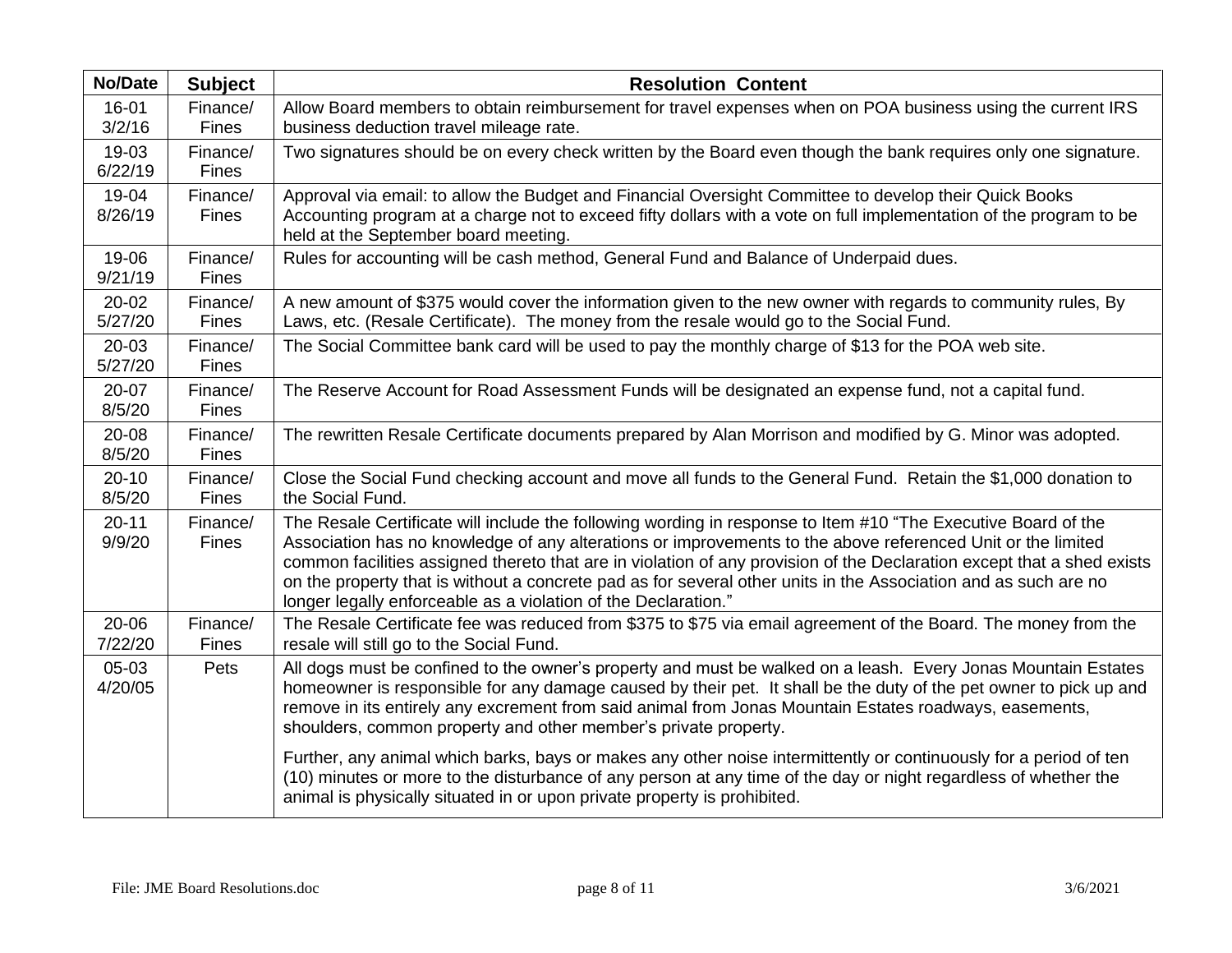| <b>No/Date</b>    | <b>Subject</b> | <b>Resolution Content</b>                                                                                                                                                                                                                                                                                                                                                                                                                                                                                                         |
|-------------------|----------------|-----------------------------------------------------------------------------------------------------------------------------------------------------------------------------------------------------------------------------------------------------------------------------------------------------------------------------------------------------------------------------------------------------------------------------------------------------------------------------------------------------------------------------------|
| 03-02<br>8/5/03   | Roadways       | All construction related vehicles in excess of ten (10) tons in gross weight or greater than two axles are prohibited<br>from entering the Jonas Mountain Development during freeze/thaw conditions. This prohibition begins November<br>15 (changed to December 1 at annual POA meeting of 6/26/04) and ends March 31 or longer if a sign to this effect<br>is posted at the entrance. Violations of this policy will result in forfeiture of the security deposit.                                                              |
| 03-05<br>9/9/03   | Roadways       | A letter, suggesting a modified road closure policy, would be sent to Wendy. The highlights of the letter would<br>indicate that some exceptions could possibly be made for houses already under construction and evaluated on an<br>updated plan of heavy traffic. This plan would be generated by Wendy in mid November and would show the<br>number of heavy trucks still required for the next several months. The board would then evaluate this schedule and<br>determine whether this additional traffic would be allowed. |
|                   |                | We would also indicate that there will be definite closure in the March / April time frame and will be based on the<br>current "freeze state" of the roads. We should also indicate that this policy would be more difficult to modify for the<br>$2004 - 2005$ winter season                                                                                                                                                                                                                                                     |
|                   |                | George and Jay will construct a letter for communication to Wendy of Sunrise Builders.                                                                                                                                                                                                                                                                                                                                                                                                                                            |
| 04-02<br>3/31/04  | Roadways       | No overnight parking of any motor vehicle, (car, truck, motor home, travel trailer, tractor-trailer, motorcycle, etc.) is<br>allowed on any Jonas Mountain Roadway.                                                                                                                                                                                                                                                                                                                                                               |
|                   |                | No personal property (basketball-basket support, lawn tractors, items for sale, etc) can be left on any Jonas<br>Mountain Roadways overnight.                                                                                                                                                                                                                                                                                                                                                                                     |
|                   |                | The Jonas Mountain roadway is defined as the 20 feet wide paved roadway and 10 feet shoulder on each side of<br>the paved roadway. This is a total of 40 feet.                                                                                                                                                                                                                                                                                                                                                                    |
|                   |                | Note: The actual Jonas Mountain roadway is 50 feet wide and all lot owner's property starts at the edge of this 50<br>foot "right of way".                                                                                                                                                                                                                                                                                                                                                                                        |
| 04-05<br>11/22/04 | Roadways       | A gate will be installed at the roadway between the Jonas Mountain Estates and Valley View Estates. This gate<br>will be locked, with a key being retained by both the board members of Jonas Mountain Estates and Valley View<br>Estates and the Fire Department ONLY. Jonas Mountain Estates Maintenance committee will research and find<br>the gate to be used, and the cost will be split between both developments.                                                                                                         |
| 04-06             | Roadways       | Modification to Resolution 04-02 second sentence:                                                                                                                                                                                                                                                                                                                                                                                                                                                                                 |
| 11/22/04          |                | No personal property (basketball-basket support, lawn tractors, items for sale, etc) can be left on any Jonas<br>Mountain Roadways during the day or overnight.                                                                                                                                                                                                                                                                                                                                                                   |
| 05-01             | Roadways       | Modification to Resolution 04-02 second sentence:                                                                                                                                                                                                                                                                                                                                                                                                                                                                                 |
| 4/20/05           |                | No personal property including but not limited to basketball basket hoops, sporting equipment, items for sale, etc.,<br>may be USED or LEFT on any Jonas Mountain Estates roadway at any time.                                                                                                                                                                                                                                                                                                                                    |
| 05-02<br>4/20/05  | Roadways       | All ATVs, dirt bikes and go-carts are prohibited on Jonas Mountain Estates roadways, easements, shoulders and<br>common property.                                                                                                                                                                                                                                                                                                                                                                                                 |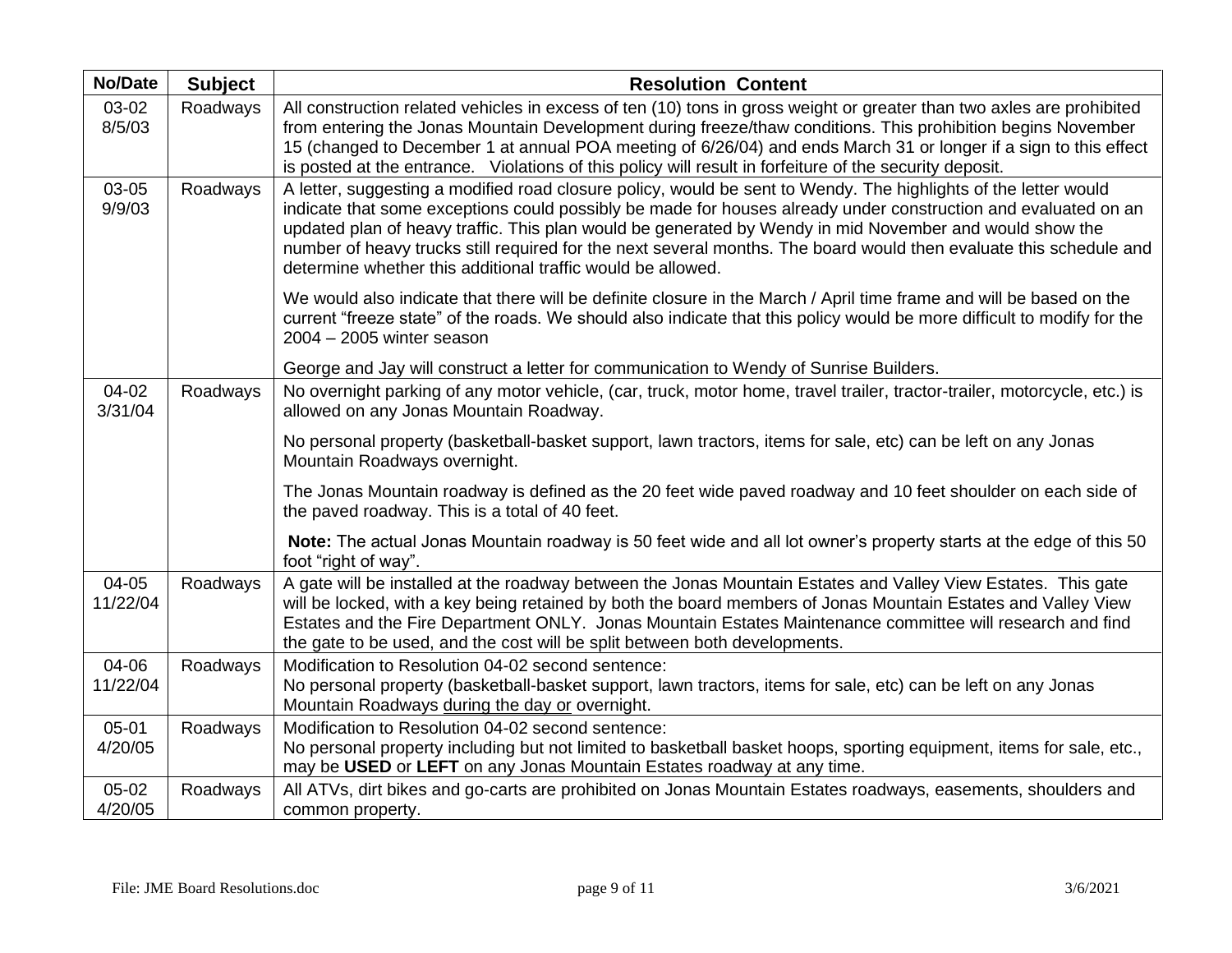| <b>No/Date</b>       | <b>Subject</b> | <b>Resolution Content</b>                                                                                                                                                                                                                                                                                                                                                                                                                                                                                                                                                                                                                                                                                                                                                                                                                                                                                                                                                                                                                                          |
|----------------------|----------------|--------------------------------------------------------------------------------------------------------------------------------------------------------------------------------------------------------------------------------------------------------------------------------------------------------------------------------------------------------------------------------------------------------------------------------------------------------------------------------------------------------------------------------------------------------------------------------------------------------------------------------------------------------------------------------------------------------------------------------------------------------------------------------------------------------------------------------------------------------------------------------------------------------------------------------------------------------------------------------------------------------------------------------------------------------------------|
| $07 - 02$<br>9/15/07 | Roadways       | No vehicles (car, truck, motor home, travel trailer, tractor-trailer, motorcycle, etc.) are allowed to be parked on any<br>Jonas Mountain Estates Roadway during hunting season with the following exceptions:                                                                                                                                                                                                                                                                                                                                                                                                                                                                                                                                                                                                                                                                                                                                                                                                                                                     |
|                      |                | Waiting for the school bus to arrive in the vicinity of the bus stop<br>In front of a member's property if invited to do so<br>In front of a construction site if part of the construction process<br>Emergency or law enforcement vehicles<br>Permission obtained from any JMEPOA Director                                                                                                                                                                                                                                                                                                                                                                                                                                                                                                                                                                                                                                                                                                                                                                        |
|                      |                | Vehicles parked illegally will be towed away at the vehicle owner's expense.                                                                                                                                                                                                                                                                                                                                                                                                                                                                                                                                                                                                                                                                                                                                                                                                                                                                                                                                                                                       |
|                      |                | The Jonas Mountain Estates roadway is defined as the 20 feet wide paved roadway and 10 feet shoulder on each<br>side of the paved roadway. This is a total of 40 feet.                                                                                                                                                                                                                                                                                                                                                                                                                                                                                                                                                                                                                                                                                                                                                                                                                                                                                             |
|                      |                | Note: The actual Jonas Mountain roadway is 50 feet wide and all lot owner's property starts at the edge of this 50<br>foot "right of way".                                                                                                                                                                                                                                                                                                                                                                                                                                                                                                                                                                                                                                                                                                                                                                                                                                                                                                                         |
| 07-03<br>11/10/07    | Roadways       | No solicitations by non-members will be allowed in JME POA. A "No Solicitation" sign will be installed at the front<br>entrance.                                                                                                                                                                                                                                                                                                                                                                                                                                                                                                                                                                                                                                                                                                                                                                                                                                                                                                                                   |
| $10 - 05$<br>10/5/10 | Roadways       | No lines will be painted on our roadways                                                                                                                                                                                                                                                                                                                                                                                                                                                                                                                                                                                                                                                                                                                                                                                                                                                                                                                                                                                                                           |
| $11 - 05$<br>7/27/11 | Roadways       | Amend resolution 07-03 to only prohibit door-to-door solicitation by non-members.                                                                                                                                                                                                                                                                                                                                                                                                                                                                                                                                                                                                                                                                                                                                                                                                                                                                                                                                                                                  |
| $15 - 01$<br>7/27/15 | Roadways       | Rules concerning parking during school bus times. Prohibit parking along both sides of Gower Rd heading north<br>from Jonas Mt Dr to houses #49 & 52 due to the high traffic in this section of the POA. "No parking" signs will be<br>installed in this section.                                                                                                                                                                                                                                                                                                                                                                                                                                                                                                                                                                                                                                                                                                                                                                                                  |
| $15-02$<br>7/27/15   | Roadways       | Restrict parking to one side of Gower Rd going south from Jonas Mt Dr for those dropping off or picking up<br>children when the school bus arrives. The vehicles can park only on the northwest or Rte 534 side of this section<br>of Gower Rd. The vehicles may park on the roadway, but not so as to prevent other vehicles from easily passing.                                                                                                                                                                                                                                                                                                                                                                                                                                                                                                                                                                                                                                                                                                                 |
| $15-03$<br>9/15/15   | Roadways       | Rules concerning parking during school bus times. Allow parking along the northwest side and to prohibit parking<br>along the northeast side of Gower Rd heading north from the Jonas Mt Dr mail boxes. Allow parking along the<br>southeast side and to prohibit parking along the southwest side of Gower Rd. heading south from the Jonas Mt Dr<br>mail boxes. Prohibit parking anywhere along Jonas Mt Dr and to prohibit parking anywhere at the intersection of<br>Gower and Jonas Mt Dr. Parking on Gower Rd should not prevent the school bus from making its "K" turn.<br>Vehicles should not park on the grass of a resident's property. A vehicle parked all the way over on one side of the<br>roadway should still allow other vehicles to easily pass. If stones are present on the shoulders, please park one<br>set of tires on the stones. Once you have parked, do not move your vehicle until the bus has left the area. When<br>you do leave the area, please do not make a 3-point turn to do so. This creates a safety issue. Please provide |